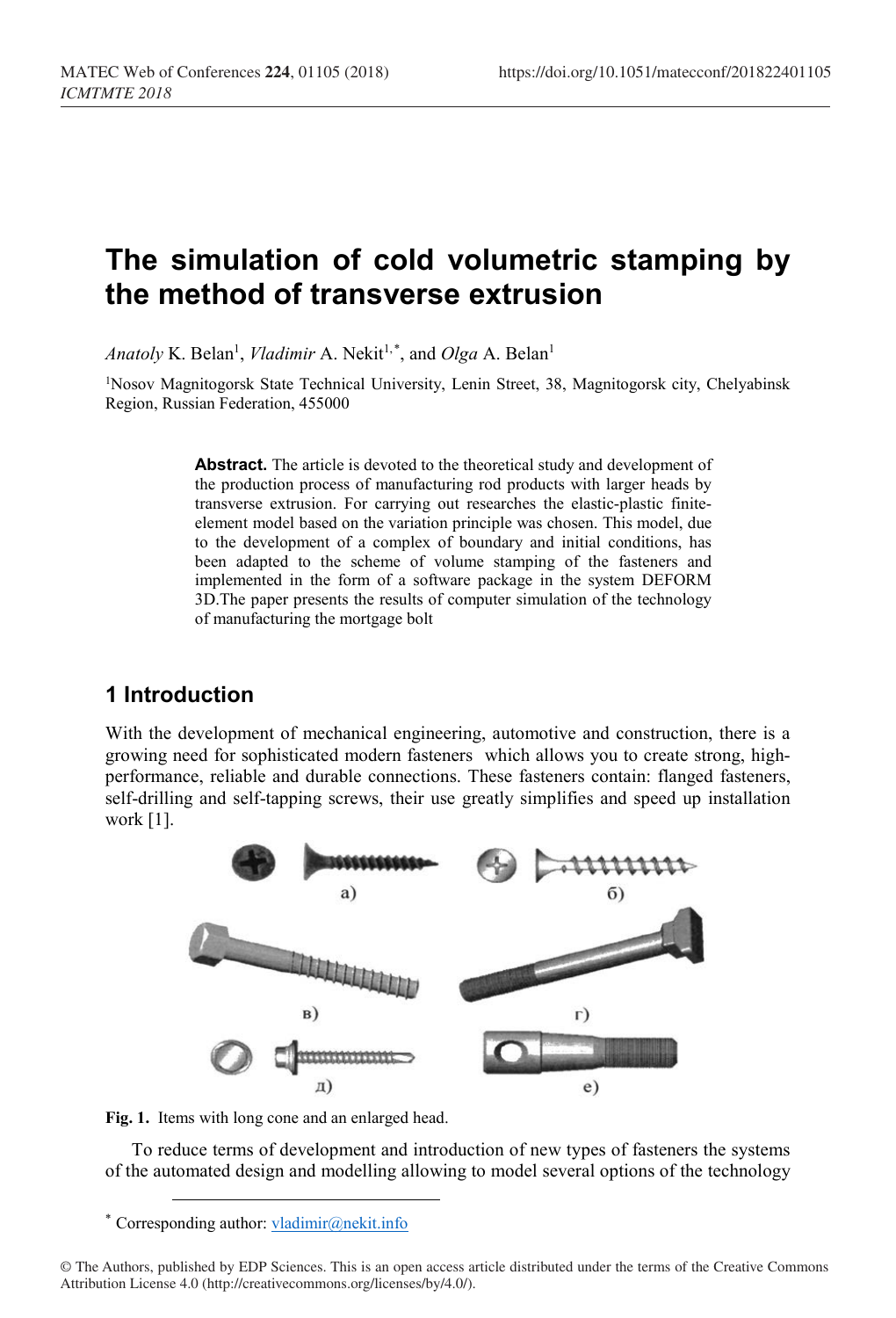and to choose the most optimum are applied [2-6].

For the transverse extrusion of such products special stamps are used [1]. Stamps for the transverse extrusion have a design that provides a rigid clamping of the work piece area. The head is forming in a closed volume by transverse extrusion.

The shape of the pre-head can be different (Fig. 2) and depends on where the head is formed: in the punch (a), the matrix (b) or partially in the punch and partly in the matrix (b). An important role plays the height of the cavity in the tool *h*, as this size determines the freely settled part of the work piece, not clamped at the beginning of the planting process.



**Fig. 2.** Scheme of preliminary transverse extrusion of heads: а - in the punch; b – in the matrix; c-in the punch and the matrix.

The problem of theoretical description of the transverse extrusion process can be solved with the help of models, capable of determining the stress-strain state of the entire volume of the deformed metal. The known methods of modelling often do not meet modern requirements, so they resort to numerical modelling of technological processes [7].

### **2 Methodology**

Currently, the numerical finite element method [8-10] is widely used to solve the problems of mechanics of a solid deformable body. This method allows approaching solutions of technical problems in the conditions close to practical and connected with the features of production. Elastic - plastic finite-element model was chosen for the research [11-15].

This model, due to the development of a complex of boundary and initial conditions, has been adapted to the scheme of transverse extrusion of metal and implemented in the form of a software package in the system DEFORM 3D. As initial data in the mathematical modified model was generally accepted

-the size and shape of the tools (die and punch) and their location in space;

- dimensions and shape of the original blank;

- the speed of movement of the punch;

- the coefficient of friction included in the law of friction of the Amonton-Coulomb;

- mechanical properties of the deformable steel of a given grade in the form of true yield stress dependences on the degree and rate of deformation under isothermal conditions.

As a result of the problems solution a variety of characteristics, both distributed and integrated one, were found:

- the shape and location of the resulting product;

– the velocity fields, strain rate fields, displacement and strain fields, and intensities of tensor quantities;

- contact stresses and deformations, deformation force.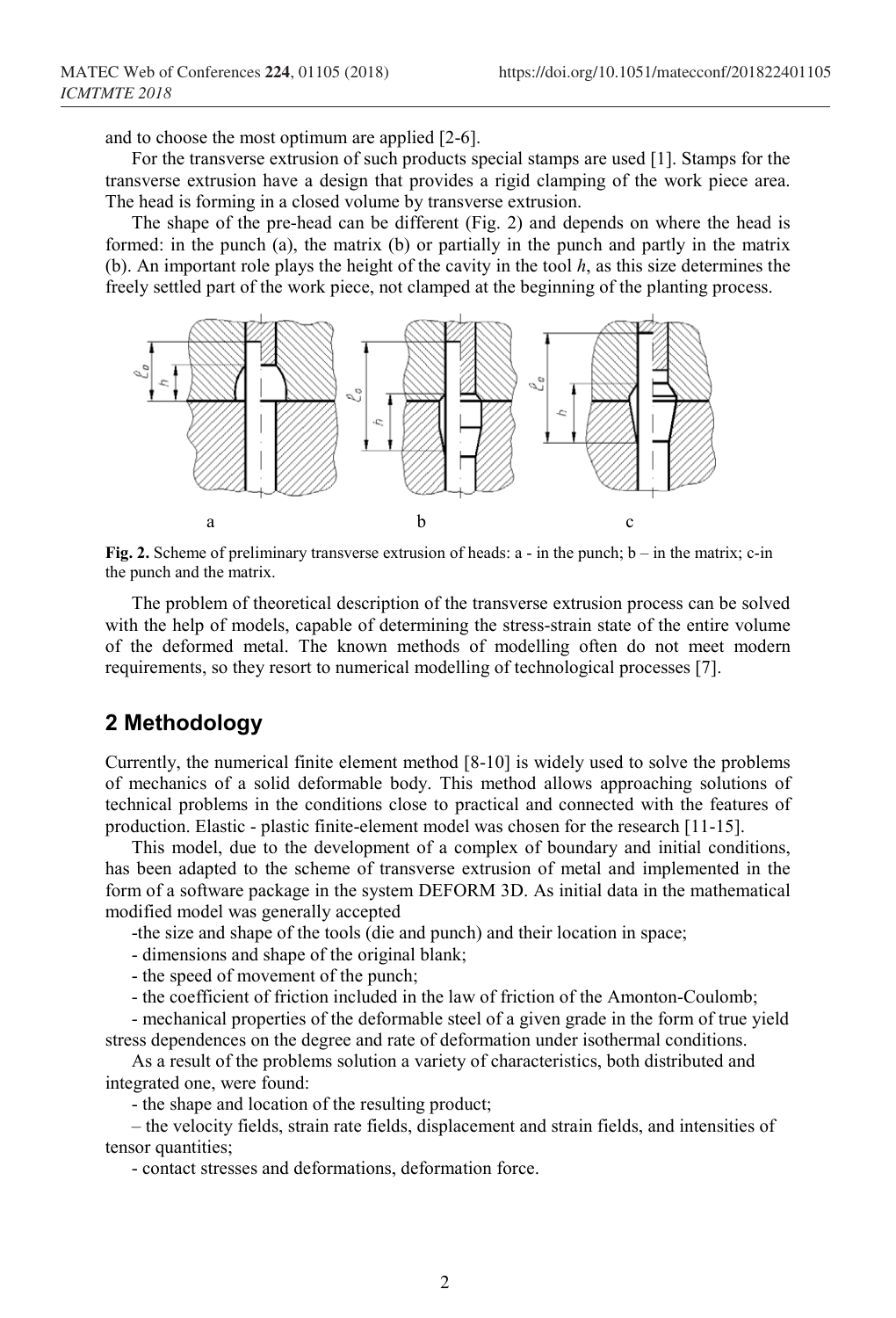# **3 Results and discussions**

*ICMTMTE 2018*

The numerical experiment reflects the process of transverse extrusion of the steel work piece. The metal fills the space of cylindrical shape in the body of the punch. Deformable material – steel 20, with the following contents of chemical elements ( $\%$ ): C–0,17-0,24; Si - 0,17-0,37; Mn – 0,35-0,65; P  $\leq$  0,035; S  $\leq$  0,04. The initial work piece - the cylinder with variable height and diameter of 5.25 mm. The speed of movement of the punch 1 mm/s. Deformation scheme corresponds to Fig. 2a.

The results of the calculation of the deformation of blank with a diameter of 5.25 mm from steel 20 while transverse extrusion are shown in Fig. 3.



**Fig.** 3. The shape and dimensions of the heads obtained by transverse extrusion:  $a - \varepsilon = 71\%$ ;  $\delta - \varepsilon =$ 74 %;  $B - \epsilon = 77$  %;  $\Gamma - \epsilon = 81$  %

The maximum value of the width increasing of the head is 6.76 mm. The square of cross-section of the work piece - 21.64 mm2, the maximum square of cross-section of the head-113.04 mm2. The degree of deformation reaches 81%.



**Fig. 4.** Fields of strain intensity.  $a - \varepsilon = 71 \%$ ;  $\overline{6} - \varepsilon = 74 \%$ ;  $\overline{B} - \varepsilon = 77 \%$ ;  $\overline{C} - \varepsilon = 81 \%$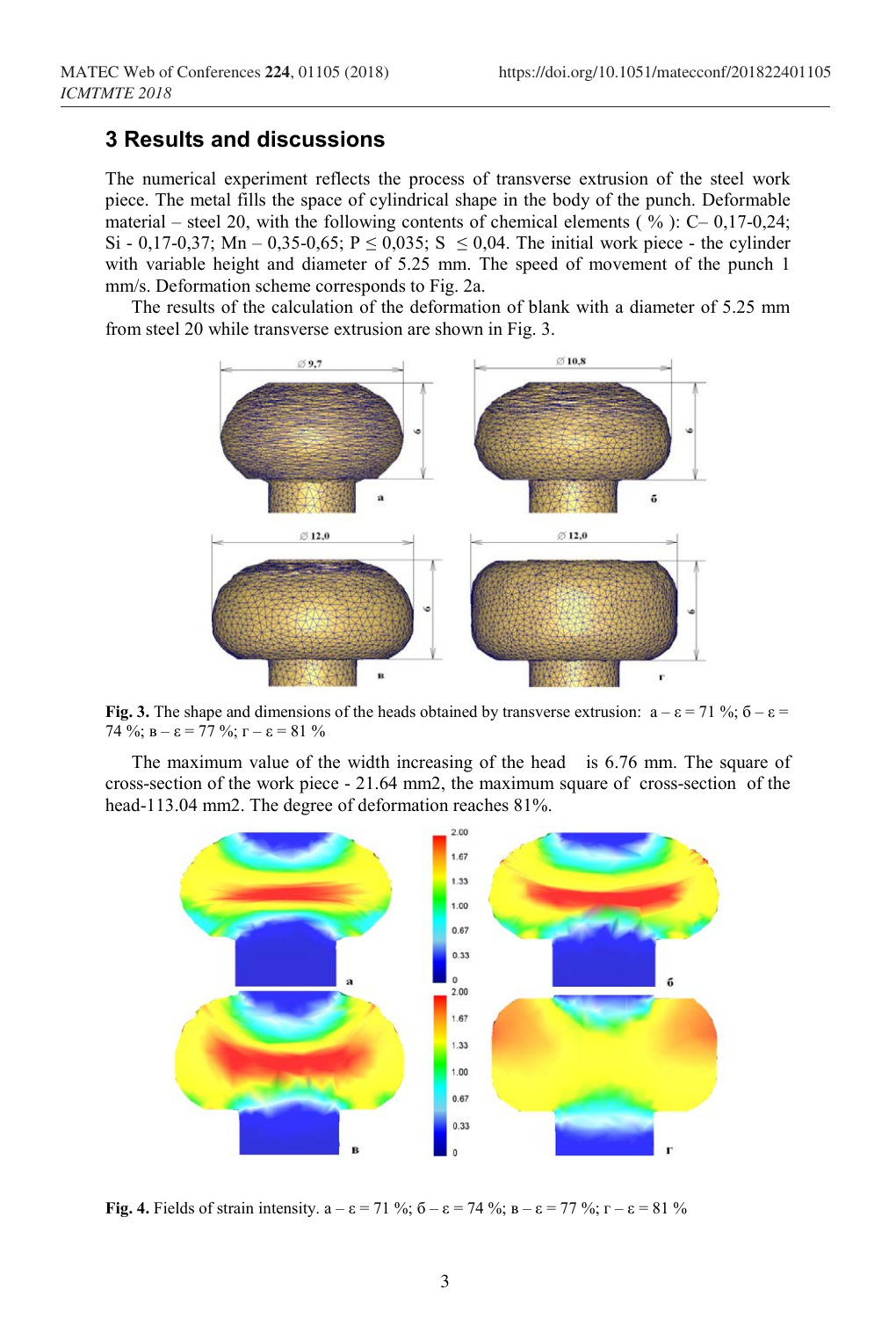Fields of strain intensities, strain rates and stresses were calculated for all cases. Figure 4 shows the fields of strain intensities in the longitudinal section. Almost the entire volume of the bolt head has the highest stress intensity values, reaching 668 MPa at the end of the first stage and 684 MPa at the end of the second stage. The increase in this parameter is due to the hardening of the material during plastic deformation. During the transition to the rod values of the parameter of the stress intensity are smoothly reduced down to zero.

To verify the accuracy of the volumetric finite element model of the transverse extrusion process, experimental studies on deformation of the rod products were carried out. Tests were carried out on a press with application of the developed experimental installation allowing simulating process of transverse extrusion of work pieces. On the longitudinal section of the specimen of steel 20 before deformation was applied to a coordinate grid consisting of squares with side 1.05 mm. Then the two halves were joined with help of glue of cold hardening, the work piece was compressed at the press with application of the developed experimental installation.



**Fig. 5.** Coordinate grid at the end of deformation in model (a) and on sample (b)

The results for twenty of the measurements showed, that the deviations of the calculated and measured values are in the range from 11 to 14%.

Computer modelling has been applied in the development of technology of production of the bolt by the method of transverse extrusion. The fitting bolts (Fig. 6) used as a fastener for reinforced concrete supports.



**Fig. 6.** The foundation bolt GOST 16017-79.

### **4 Summary**

Description of the process of deformation of the metal in the working area of the die is the most difficult in the bulk stamping rod products with the larger heads. This is due to the complex shape of the head and the design features of the working tool. This process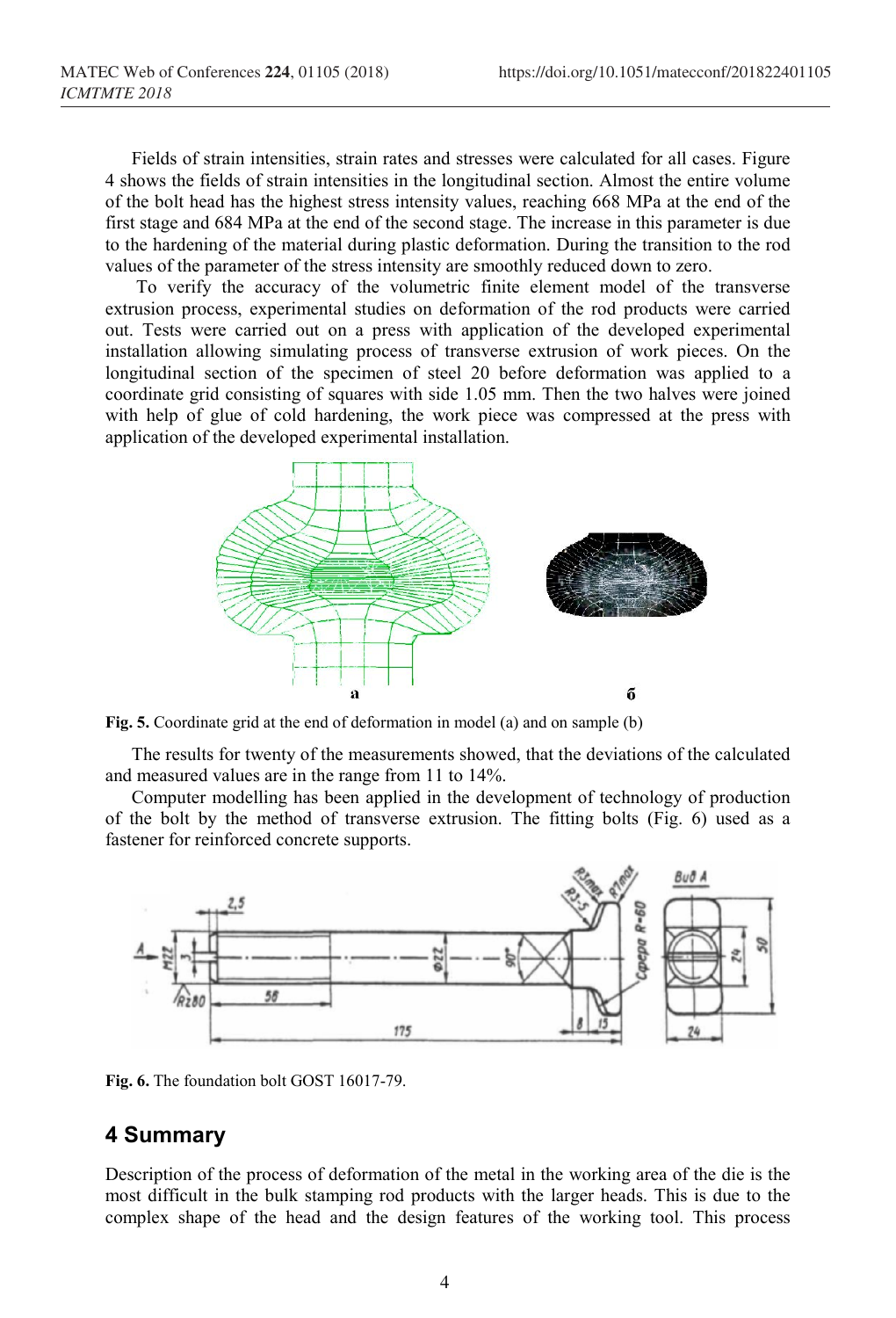prevents the longitudinal bending of the work piece that distinguishes the process from free upsetting. The uniformity of the deformation is ensured by the double pinching of the work piece. The theoretical study and development of the production process of manufacturing rod products with larger heads by transverse extrusion have been conducted. The characteristics of the stress-strain state of the metal in the transverse extrusion process are determined. As a result of modelling the technological process of manufacturing of mortgage bolts is developed.

## **References**

- 1. A. K. Belan, M. S. Malysheva, O. A. Belan, *Cold stamping of heads of rod products by method of cross extrusion: Monograph.,* Magnitogorsk: GOU VPO "MSTU", 176 p., ( 2008)
- 2. A. K. Belan, M. S. Malysheva, O. A. Belan, *Improvement of the process of lateral extrusion on the basis of mathematical modelling,* Forging and stamping production, Processing of materials by pressure, v. 8, pp.  $19 - 25$ ,  $(2008)$
- 3. A. K. Belan, O. A. Belan, *Mechanics and energy-power parameters of the transverse extrusion process,* Forging and stamping production, Processing of materials by pressure, v. 2, pp. 21 – 24, (2011)
- 4. A. K. Belan, M. E Motorigin, O. A. Belan, *Applied mechanics stability in the processing of metals by pressure*, Publishing house of Magnitogorsk state Technical University G. I. Nosova, 218 p.,( 2011)
- 5. A. K. Belan, O. A. Belan, *The design of self-tapping screws and the technology of their production,* Forging and stamping production, Processing of materials by pressure, v. 9, pp. 20 – 25, (2015)
- 6. A. K. Belan, A. D. Kartunov, O. A. Belan, *Development of design and production technology of self-tapping screws of increased strength in the conditions of MMK-METIZ*. Modeling and development of metal forming processes, Magnitogorsk, State technical University G. I. Nosova, pp. 150-157, (2016)
- 7. Stephen. P., Twickler R., Foxen Y., Vegeroth K., *Methods of numerical modelling for the development of technological processes,* Ferrous metals, Moscow, Metallurgy, v. 4, pp. 37-43, (1992)
- 8. E. G. Diakonov, *Numerical methods in continuum mechanics*, Novosibirsk, USSR Academy of Sciences, , v. 7, № 5, pp. 14-78, (1976)
- 9. B. E. Pobedrya, *Numerical methods in the theory of elasticity and plasticity*, Moscow, MSU, P. 344/ (1981)
- 10. G. Y. Gong, *Mathematical modelling of metal forming processes,* Moscow, Metallurgy, 352 p., (1983)
- 11. A. M. Pesin, *Modelling and development of asymmetric deformation to improve the efficiency of the sheet rolling*, Dissertation for the degree of doctor of tech. sciences, Magnitogorsk, MSTU, (2003)
- 12. Kopp R, Domain P. M., *Modelling and design of rolling processes with the finite element method*, Ferrous metals, Moscow, Metallurgy, v.7, pp 62-68, (1990)
- 13. V. A. Nekit, E. M. Drigun, *Hot stamping the bottoms of railway tanks in the conditions of the Magnitogorsk metallurgical combine*, Iron and steel, , v. 11-12, pp. 68-70., (2000)